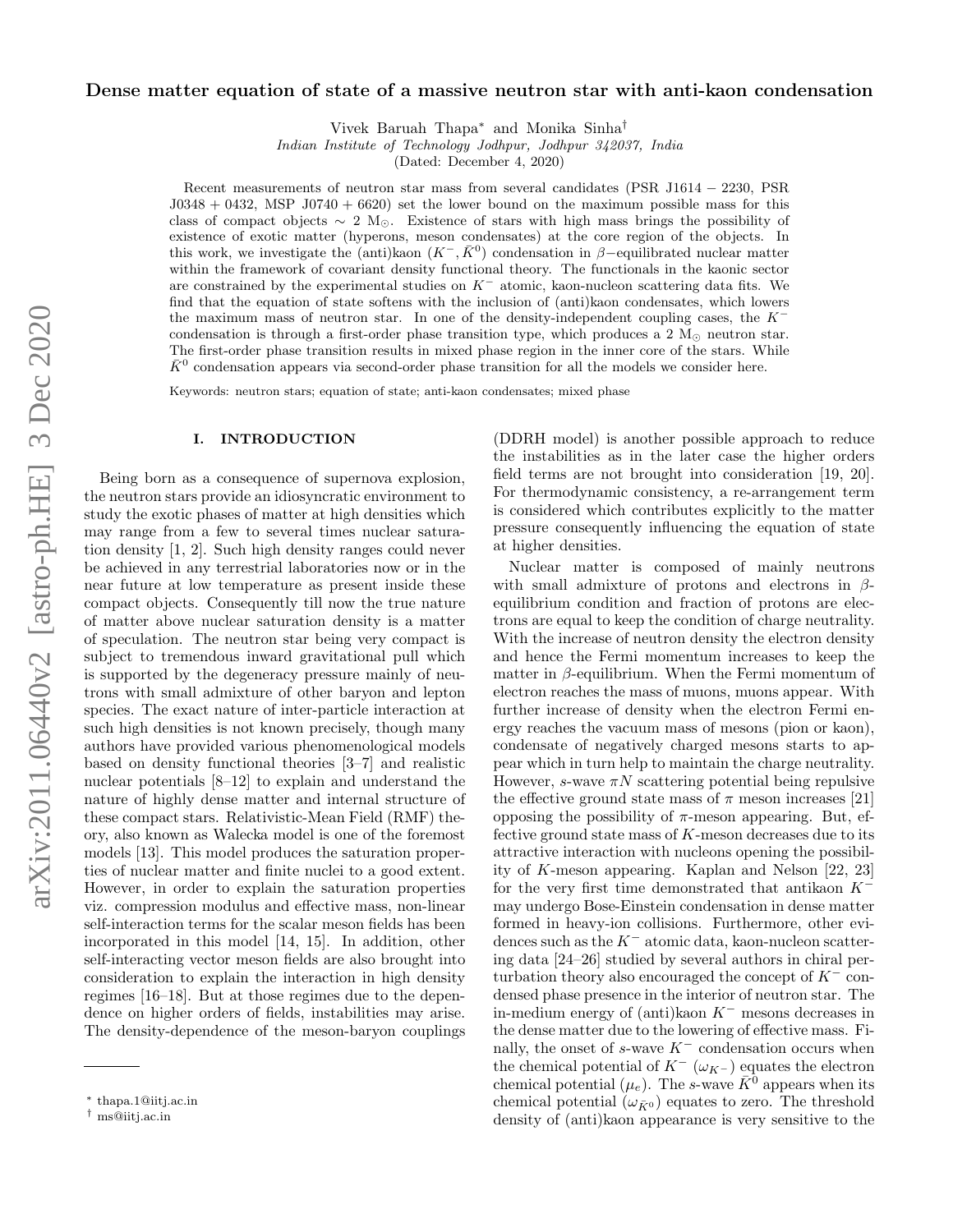optical potential in nuclear symmetric matter. Studies [15, 25–27] reveal that  $K^+$  mesons develop a repulsive optical potential nature in the nuclear matter. Thus, it may be concluded that kaon  $K^+$  condensation is not favored inside the neutron star. Phase transitions from hadronic to kaonic phases in dense matter may be either a first (mixed phase) or second order type depending on the (anti)kaon optical potential depths. Various observational features of neutron star evolution such as the spin down rates, cooling, glitches may be affected by the alterations of weak interaction rates, transport properties of matter interior to neutron star due to phase transitions [28, 29]. The first order phase transition cannot be explained by merely the Maxwell's construction accounting for only one charge conservation because neutron stars have two conserved charges viz. baryon number conservation and global charge neutrality. The Gibbs conditions are employed to adequately explain the mixed phase regime of the neutron star interior [1].

The composition and equation of state (EOS) of matter inside the compact stars are constrained by recent observations of compact objects in wide range of electromagnetic spectra and in gravitational wave. Most fundamental property of compact objects which constrain the EOS is the observed mass of neutron stars (NSs) which sets the limit of maximum possible mass of NS family. One of the most accurately measured pulsar masses was done by Hulse and Taylor of binary pulsar PSR 1913+16 with mass  $1.4408 \pm 0.0003$  M<sub> $\odot$ </sub> [30]. In recent years, several new neutron star mass measurements  $> 2$  M<sub> $\odot$ </sub> were accomplished viz. the millisecond pulsar (MSP) PSR J1614 – 2230 of mass  $1.97 \pm 0.04$  M<sub>o</sub> [31, 32], PSR J0348 + 0432 (2.01  $\pm$  0.04 M<sub>☉</sub>) [33] and MSP J0740 + 6620  $(2.14_{-0.18}^{+0.20} \text{ M}_{\odot}$  with 95% credibility) [34]. Gravitational wave observations have been also successful in providing bounds on the compact object mass. The recent 'GW190814' event observed by the LIGO-Virgo Collaboration (LVC) from a coalescence of a black hole and a lighter companion sets the mass of the former to be  $23.2^{+1.1}_{-1.0}$  M<sub>☉</sub> and that of the latter to be  $2.59^{+0.08}_{-0.09}$  $M_{\odot}$  [35]. The nature of the lighter companion to be a heavy neutron star or a light black hole is still not clear. Recently, the space mission NICER (Neutron star Interior Composition ExploreR) also provided mass-radius measurements of PSR J0030 + 0451 to be  $1.44_{-0.14}^{+0.15}$  M<sub>☉</sub>,  $13.02_{-1.06}^{+1.24}$  km [36] and  $1.34_{-0.16}^{+0.15}$  M<sub>☉</sub>,  $12.71_{-1.19}^{+1.14}$  km [37] respectively.

The existence of massive NSs open the possibility of exotic matter appearance in the inner core of the star. The addition of exotic degrees of freedom enhances the softening of equation of states (EOSs). But with the observation of neutron stars possessing mass greater than  $2 M_{\odot}$ , the softer EOSs may be mostly discarded as they lead to stars with lower maximum mass [1]. Various non-linear density-independent parametrizations viz. GM1, GM2, GM3 [38]; TM1 [39] evaluates relatively softer EOSs which cannot develop  $2 M_{\odot}$  neutron stars with (anti)kaon condensation [40, 41] undergoing 1st−order phase transition. GMT parametrization [41] generates a relatively stiffer EOS thus producing a mixed phase region in the neutron star interior. The GMT set is generated by reproducing the saturation properties of TM1 parametrization with the exclusion of non-linear self-interaction  $\omega$ meson (vector) term exclusion. Density-dependent model parametrizations such as DD2 are able to produce stiff EOSs with baryon octet and (anti)kaon condensates as composition leading to neutron stars possessing mass ≥  $2 M_{\odot}$  [42].

In this work, we explore the possibility of (anti)kaon condensation in  $\beta$ -equilibrated nuclear matter in the inner core within the non-linear and density-dependent covariant density functional (CDF) model which shows consistent results with recent astrophysical observations.

The paper is organized in the following manner. In Sec. II we briefly discuss the non-linear CDF and densitydependent relativistic hadron (DDRH) field theory formalism incorporated in this work. Our results are shown in Sec. III and our conclusions are summarized in Sec. IV.

# II. FORMALISM

# A. Model

In this section, we introduce the non-linear and density dependent CDF model to study the phase transition from hadronic to anti-kaon condensed matter which could be either of the first-order or second-order form. Throughout the work, for the hadronic matter we have considered nucleons ( $N \equiv n, p$ ) alongside electrons and muons. The strong interactions between the baryons as well as the anti-kaons are mediated by the scalar  $\sigma$ , isoscalar-vector  $\omega^{\mu}$  and isovector-vector  $\rho^{\mu\nu}$  meson fields. We have considered the mean field model with non-linear (NL) scalar meson self interaction as well as density-dependent coupling constants. Throughout the model, the implementation of natural units is incorporated  $(\hbar = c = 1)$ . In general, the total Lagrangian density of the matter is given by [40, 41, 43, 44]

$$
\mathcal{L} = \sum_{N} \bar{\psi}_{N} (i\gamma_{\mu} D^{\mu} - m_{N}^{*}) \psi_{N} + \sum_{l} \bar{\psi}_{l} (i\gamma_{\mu} \partial^{\mu} - m_{l}) \psi_{l} \n+ D_{\mu}^{*} \bar{K} D^{\mu} K - m_{K}^{*} \bar{K} K + \frac{1}{2} (\partial_{\mu} \sigma \partial^{\mu} \sigma - m_{\sigma}^{2} \sigma^{2}) \n- \frac{1}{4} \omega_{\mu\nu} \omega^{\mu\nu} + \frac{1}{2} m_{\omega}^{2} \omega_{\mu} \omega^{\mu} - \frac{1}{4} \rho_{\mu\nu} \cdot \rho^{\mu\nu} + \frac{1}{2} m_{\rho}^{2} \rho_{\mu} \cdot \rho^{\mu} \n- U(\sigma), \qquad \text{[Only for NL model]}.
$$
\n(1)

Here,  $U(\sigma)$  stands for the self interactions of scalar mesons which is present in case of NL model, but not considered in case of density-dependent couplings, the fields  $\psi_N$ ,  $\psi_l$  correspond to the baryon and lepton fields with their bare masses,  $m_N$  and  $m_l$  respectively. The covariant derivative is given by

$$
D_{\mu} = \partial_{\mu} + ig_{\omega j}\omega_{\mu} + ig_{\rho j}\boldsymbol{\tau}_j \cdot \boldsymbol{\rho}_{\mu}
$$
 (2)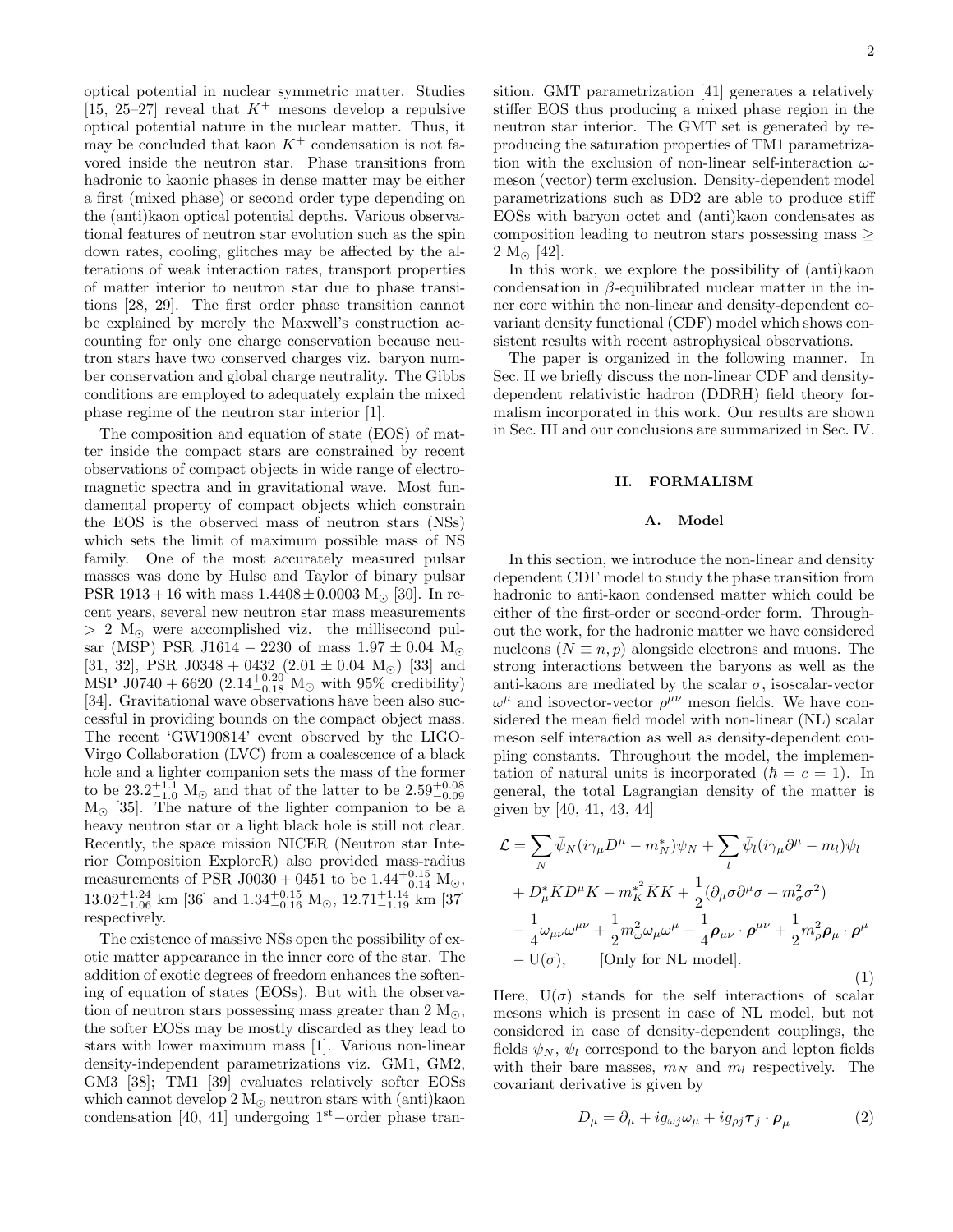with  $'j'$  denoting the nucleons and (anti)kaons. The isospin doublets for kaons are denoted by  $K \equiv (K^+, K^0)$ and that for anti-kaons by,  $\bar{K} \equiv (K^-, \bar{K}^0)$ . The effective nucleon (Dirac) and anti-kaon masses in the mean-field approximation are given by

$$
m_N^* = m_N - g_{\sigma N} \sigma, \quad m_K^* = m_K - g_{\sigma K} \sigma \qquad (3)
$$

where  $m_N$ ,  $m_K$  are the bare nucleon and kaon masses respectively. The field strength tensors for the vector fields in eq.  $(1)$  are given by

$$
\omega_{\mu\nu} = \partial_{\mu}\omega_{\nu} - \partial_{\mu}\omega_{\nu}, \n\rho_{\mu\nu} = \partial_{\nu}\rho_{\mu} - \partial_{\mu}\rho_{\nu}
$$
\n(4)

The scalar self-interaction terms [45] required in NL model are given by

$$
U(\sigma) = \frac{1}{3}g_2\sigma^3 + \frac{1}{4}g_3\sigma^4
$$
 (5)

where,  $g_2 = bm_N g_{\sigma N}^3$  and  $g_3 = cg_{\sigma N}^4$ . In the same approximation, the meson fields acquire the ground state expectation values as

$$
\sigma = -\frac{1}{m_{\sigma}^2} \frac{\partial U}{\partial \sigma} + \sum_{b} \frac{1}{m_{\sigma}^2} g_{\sigma b} n_b^s + \sum_{\bar{K}} \frac{1}{m_{\sigma}^2} g_{\sigma K} n_{\bar{K}}^s,
$$
  

$$
\omega_0 = \sum_{b} \frac{1}{m_{\omega}^2} g_{\omega b} n_b - \sum_{\bar{K}} \frac{1}{m_{\omega}^2} g_{\omega K} n_{\bar{K}},
$$
  

$$
\rho_{03} = \sum_{b} \frac{1}{m_{\rho}^2} g_{\rho b} \tau_{b3} n_b + \sum_{\bar{K}} \frac{1}{m_{\rho}^2} g_{\rho K} \tau_{\bar{K}3} n_{\bar{K}}
$$
(6)

The first term in right hand side of eq.(6) ( $\sigma$ -meson field) is required only in the case of NL model. In case of DDRH model, the scalar self-interaction terms are absent [46, 47]. The meson-baryons (anti-kaon) couplings are denoted by  $g_{ij}$ , where i goes over the mesons and j over the baryons and (anti)kaons.  $\tau_i$  represents the isospin operator. The scalar and baryon(vector) number densities are defined for the baryons as  $n_N^s = \langle \bar{\psi}_N \psi_N \rangle$ ,  $n_N = \langle \bar{\psi}_N \gamma^0 \psi_N \rangle$  respectively. In case of the s-wave

(anti)kaons condensates, the number density is given by [43]

$$
n_{K^{-},\bar{K}^{0}} = 2\left(\omega_{\bar{K}} + g_{\omega K}\omega_{0} \pm \frac{1}{2}g_{\rho K}\rho_{03}\right)
$$
  
=  $2m_{K}^{*}\bar{K}K$  (7)

The scalar density and vector number density of the baryon- $N$  at zero temperature are given by

$$
n_N^s = \frac{m_N^*}{2\pi^2} \left[ p_{F_N} E_{F_N} - m_N^{*^2} \ln \left( \frac{p_{F_N} + E_{F_N}}{m_N^*} \right) \right],
$$
  

$$
n_N = \frac{p_{F_N}^3}{3\pi^2},
$$
 (8)

respectively, where  $p_{F_N}$  and  $E_{F_N}$  are the Fermi momentum and fermi energy of the N-th nucleon respectively. The in-medium energies of  $\bar{K} \equiv (K^-, \bar{K}^0)$  for s-wave condensation are provided by

$$
\omega_{K^{-},\bar{K}^{0}} = m_{K}^{*} - g_{\omega K} \omega_{0} \mp \frac{1}{2} g_{\rho K} \rho_{03}
$$
 (9)

with the isospin projections for  $K^-$ ,  $\bar{K}^0$  being  $-1/2$ ,  $+1/2$  respectively.

The chemical potential of the N-th nucleon is

$$
\mu_N = \sqrt{p_{F_N}^2 + m_N^{*2} + g_{\omega N} \omega_0 + g_{\rho N} \tau_{N3} \rho_{03} + \Sigma^r},\tag{10}
$$

where, the rearrangement term  $\Sigma^r$  is introduced to maintain the thermodynamic consistency in case of DDRH model [47] which is given by

$$
\Sigma^r = \sum_N \left[ \frac{\partial g_{\omega N}}{\partial n} \omega_0 n_N - \frac{\partial g_{\sigma N}}{\partial n} \sigma n_N^s + \frac{\partial g_{\rho N}}{\partial n} \rho_{03} \tau_{N3} n_N \right],\tag{11}
$$

where  $n = \sum_{N} n_N$  is the total baryon number density. This re-arrangement term contributes explicitly only to the matter pressure. In case of NL CDF model, this term is not required.

The total energy density from the baryonic and leptonic matter is given by

$$
\varepsilon_{f} = \frac{1}{2} m_{\sigma}^{2} \sigma^{2} + \frac{1}{2} m_{\omega}^{2} \omega_{0}^{2} + \frac{1}{2} m_{\rho}^{2} \rho_{03}^{2} + \sum_{N} \frac{1}{\pi^{2}} \left[ p_{F_{N}} E_{F_{N}}^{3} - \frac{m_{N}^{*2}}{8} \left( p_{F_{N}} E_{F_{N}} + m_{N}^{*2} \ln \left( \frac{p_{F_{N}} + E_{F_{N}}}{m_{N}^{*}} \right) \right) \right] + \frac{1}{\pi^{2}} \sum_{l} \left[ p_{F_{l}} E_{F_{l}}^{3} - \frac{m_{l}^{2}}{8} \left( p_{F_{l}} E_{F_{l}} + m_{l}^{2} \ln \left( \frac{p_{F_{l}} + E_{F_{l}}}{m_{l}} \right) \right) \right]
$$
(12)

For the anti-kaons condensates, the energy density contribution to the total one is given by

$$
\varepsilon_{\bar{K}} = m_K^*(n_{K^-} + n_{\bar{K}^0})
$$
\n(13)

Anti-kaons being Bose condensates, there is no direct

contribution to the total matter pressure from their ends. The matter pressure is related to the energy density via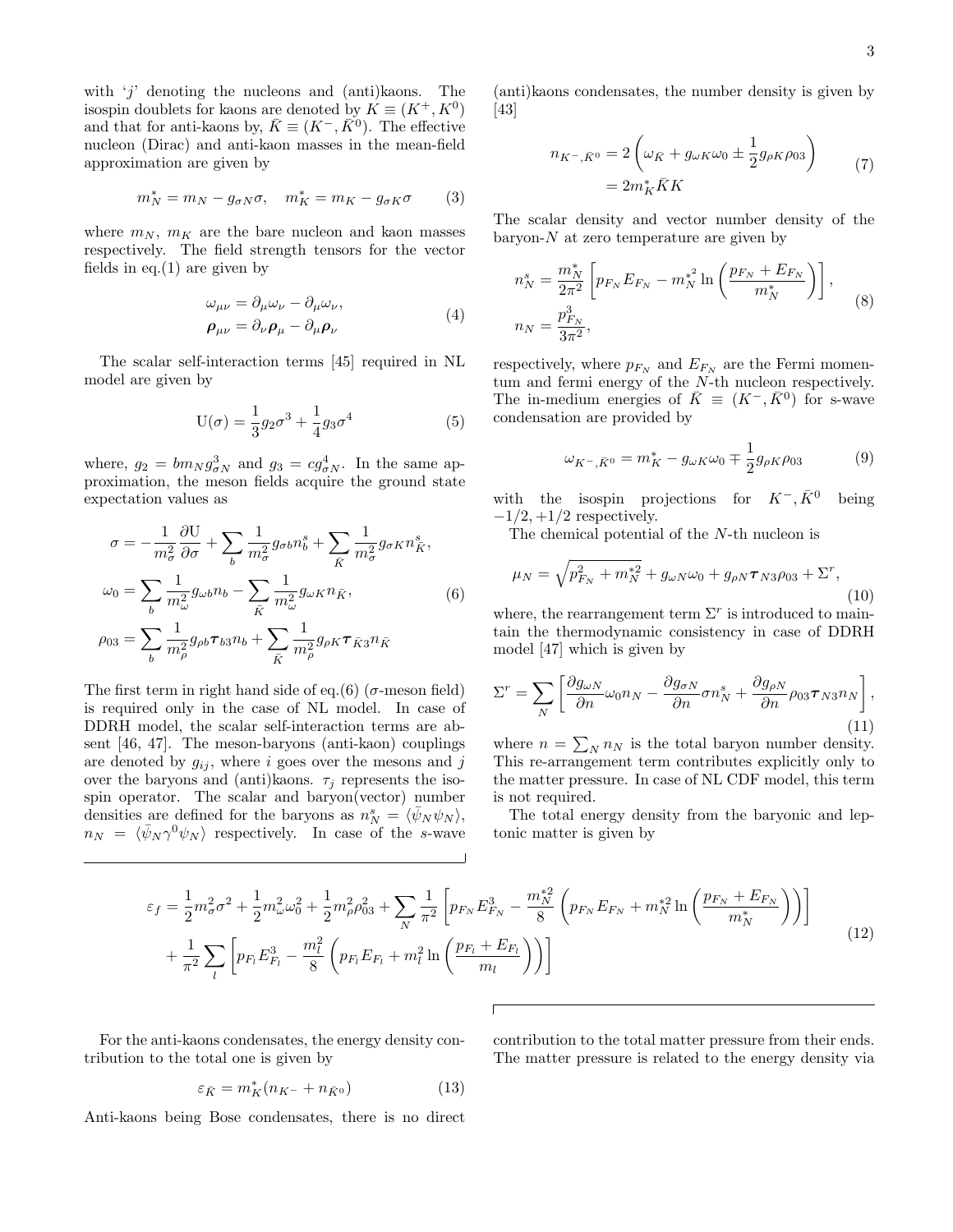the thermodynamic relation (Gibbs-Duhem) as

$$
p_m = \sum_N \mu_N n_N + \sum_l \mu_l n_l - \varepsilon_f, \qquad (14)
$$

as there will be no contribution from the anti-kaons. The total energy density is given as  $\varepsilon = \varepsilon_f + \varepsilon_{\bar{K}}$ .

Initially at the lower density, matter is composed of neutrons  $(n)$ , protons  $(p)$  and electrons  $(e)$  in betaequilibrium and charge neutrality condition. Betaequilibrium at this stage is satisfied by the chemical potential balance,

$$
\mu_n = \mu_p + \mu_e \tag{15}
$$

With increasing density, when the chemical potential of electrons becomes equal to the rest mass of muons, the muons appear. Hence the threshold equilibrium condition for the onset of muons is,  $\mu_e = m_\mu$ .

Studies [1, 48] shows that strangeness changing processes such as,  $N \rightleftharpoons N + \bar{K}$  and  $e^- \rightleftharpoons K^-$  may come into picture inside the neutron star core. Hence kaons may appear by these reactions, when the threshold conditions are satisfied as

$$
\mu_n - \mu_p = \omega_{K^-} = \mu_e, \quad \omega_{\bar{K}^0} = 0 \tag{16}
$$

The charge neutrality conditions in the hadronic and kaon condensed phases are given by

$$
Q^{h} = \sum_{N} q_{N} n_{N}^{h} - n_{e} - n_{\mu} = 0,
$$
  
\n
$$
Q^{R} = \sum_{N} q_{N} n_{N}^{R} - n_{K^{-}} - n_{e} - n_{\mu} = 0
$$
\n(17)

respectively, where  $n_N^h$  and  $n_N^{\bar{K}}$  represents the number densities in hadronic and kaon phases respectively, both having the same form.

The appearance of (anti)kaon condensate may occur either through first order or through second order phase transition from the hadronic to kaon phase depending on the optical potential depths of  $K^-$  at nuclear saturation density. In case the transition sets through first order form, the mixed phase comes into picture: the two phases of pure hadronic matter without condensate and with condensate co-exist. Then for this case, the Gibbs conditions alongside global baryon number conservation and charge neutrality can be enforced to determine the mixed phase state [43, 49, 50]. The Gibbs conditions for this state are,

$$
p_m^h = p_m^{\bar{K}},\tag{18}
$$

$$
\mu_N^h = \mu_N^{\bar{K}} \tag{19}
$$

where h and  $\overline{K}$  superscripts represent the respective quantities in hadronic and anti-kaon condensed phase respectively. In addition, two additional global constraints (viz. global baryon number conservation and charge neutrality) are enforced via the relations,

$$
n_N = (1 - \chi)n_N^h + \chi n_N^{\bar{K}},
$$
\n(20)

$$
(1 - \chi)Q^h + \chi Q^{\bar{K}} = 0 \qquad (21)
$$

respectively. Here,  $\chi$  is the fraction of anti-kaon  $(K^-)$ condensed phase in the mixed phase regime.  $\chi \sim 0, 1$  represents the initiation and termination of mixed phase region respectively. Region with  $\chi < 0$  is the pure hadronic phase and  $\chi > 1$  is the pure (anti)kaon condensed phase. In the mixed phase, the total energy density also changes the form to,

$$
\varepsilon = (1 - \chi)\varepsilon^h + \chi \varepsilon^{\bar{K}} \tag{22}
$$

where,  $\varepsilon^h$ ,  $\varepsilon^{\bar{K}}$  denotes the total energy density in hadronic and kaon phases respectively.

### B. Coupling parameters

In the NL CDF model, we adopt the GMT [41] and NL3 [51] parametrizations for meson-nucleon couplings. For the DDRH model, DD-ME2 [52], DD2 [20] and PKDD [53] parametrizations are considered for mesonnucleon couplings. Table-I provides the NL coupling parameters implemented in this work.

TABLE I. The coupling constants for the CDF models GMT, NL3, at nuclear saturation density  $n_0$ .

| Model $q_{\sigma N}$ | $q_{\omega N}$ | $g_{\rho N}$ $g_2$ $(\text{fm}^{-1})$        | gз |
|----------------------|----------------|----------------------------------------------|----|
|                      |                | $GMT$ 9.9400 12.2981 9.2756 10.5745 -24.1907 |    |
|                      |                | NL3 10.2170 12.8680 8.9480 10.4310 -28.8850  |    |

In case of the density-dependent model, the mesonnucleon coupling constants are functions of density as

$$
g_{iN}(n) = g_{iN}(n_0) f_i(x) \quad \text{for } i = \sigma, \omega \qquad (23)
$$

where,  $x = n/n_0$ ,  $n_0$  is the nuclear saturation density and

$$
f_i(x) = a_i \frac{1 + b_i (x + d_i)^2}{1 + c_i (x + d_i)^2}
$$
 (24)

For the  $\rho$ -meson, the density-dependent coupling constant is given by

$$
g_{\rho N}(n) = g_{\rho N}(n_0) e^{-a_\rho(x-1)}
$$
\n(25)

The density-dependent hadronic model parameters implemented in this work are listed in table-II.

TABLE II. The coupling constants for the DDRH models DD-ME2, DD2, PKDD, at  $n_0$ .

| Model           | $g_{\sigma N}$ | $g_{\omega N}$              | $g_{\rho N}$ |
|-----------------|----------------|-----------------------------|--------------|
| DD-ME2          | 10.5396        | 13.0189                     | 7.3672       |
| DD <sub>2</sub> |                | 10.686681 13.342362 7.25388 |              |
| PKDD            | 10.7385        | 13.1476                     | 8.5996       |

The bare nucleon masses are considered to be identical for both the NL mean field model cases as  $m_N =$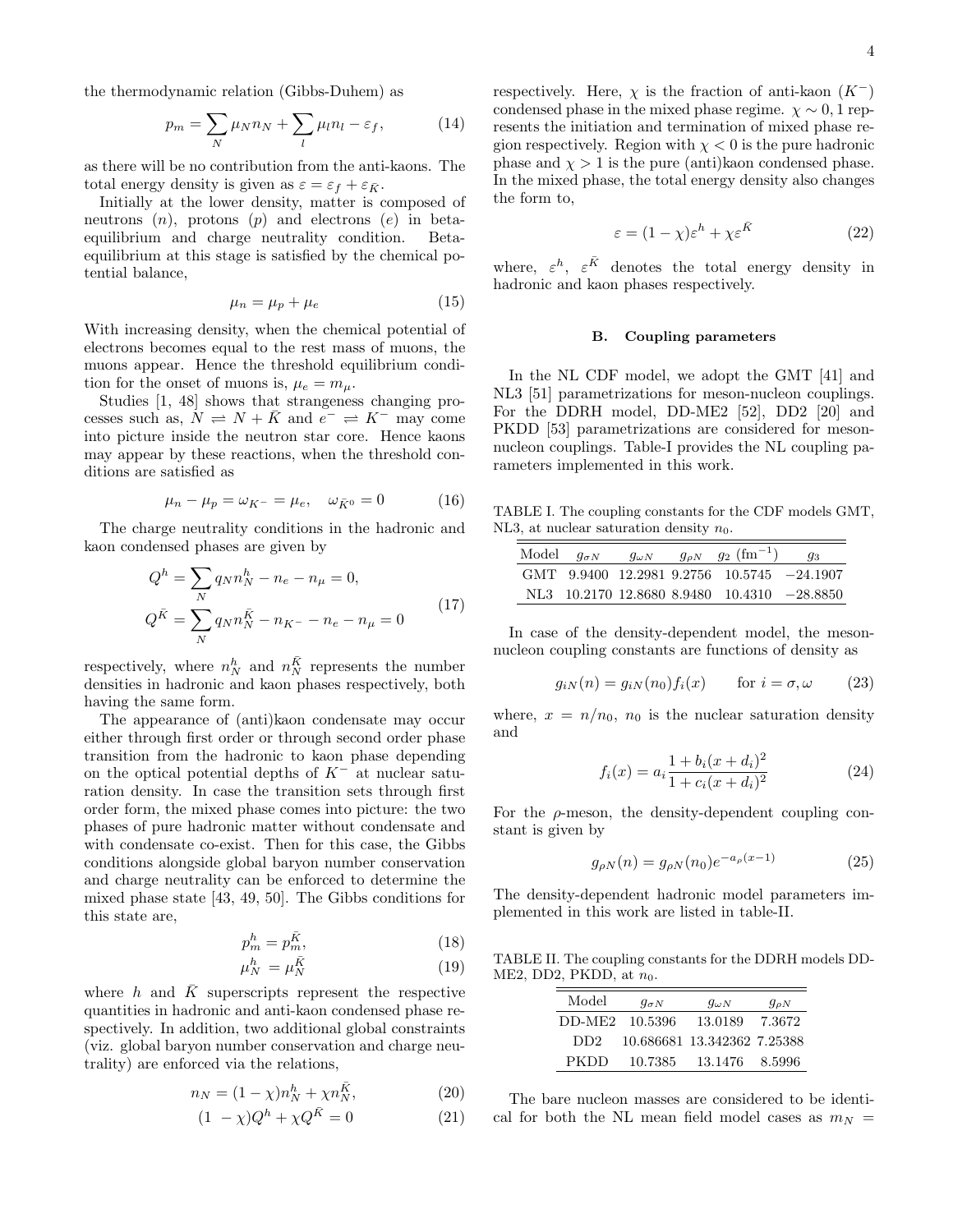TABLE III. The coefficient values for the density-dependent coupling parametrizations, at  $n_0$ .

| Model         | $a_{\sigma}$ | $a_{\omega}$ | a <sub>o</sub> | $v_{\sigma}$ | $b_{\omega}$                      | $c_{\sigma}$ | $c_{\omega}$ |        |                                                                                  |
|---------------|--------------|--------------|----------------|--------------|-----------------------------------|--------------|--------------|--------|----------------------------------------------------------------------------------|
| DD-ME2 1.3881 |              | 1.3892       | 0.5647         |              | 1.0943   0.9240   1.7057   1.4620 |              |              | 0.4421 | 0.4775                                                                           |
| DD2.          |              |              |                |              |                                   |              |              |        | 1.35763 1.369718 0.518903 0.634442 0.496475 1.005358 0.817753 0.57581 0.638452   |
| PKDD.         |              |              |                |              |                                   |              |              |        | 1.327423 1.342170 0.183305 0.435126 0.371167 0.691666 0.611397 0.694210 0.738376 |

939 MeV. In the DDRH models we consider  $m_N$  = 938.9, 938.565, 939.573 MeV for DD-ME2, DD2, PKDD parametrizations respectively. The bare mass of the (anti)kaons in this calculation is considered to be 493.69 MeV.

The coefficients in eqs. $(24)-(25)$  are fixed by several procedures. For details we refer the readers to the references.-[20, 52, 53]. The parameter values employed in the DDRH model to get the density dependence is given in table-III. The meson-masses for the GMT, NL3, DD-ME2, DD2, PKDD models of the coupling constants incorporated in the calculations are listed in table-IV.

TABLE IV. Mass values (in units of MeV) of the  $\sigma$ ,  $\omega$ ,  $\rho$ mesons in GMT, NL3, DD-ME2, DD2, PKDD parametrizations.

| Model    | $m_{\sigma}$               | $m_{\omega}$    | $m_{\it o}$ |
|----------|----------------------------|-----------------|-------------|
| GMT      | 511.198                    | 783.000 770.000 |             |
| NL3      | 508.194                    | 782.501 763.000 |             |
| $DD-ME2$ | 550.124                    | 783.000 763.000 |             |
| DD2      | 546.212459 783.000 763.000 |                 |             |
| PKDD     | 555.5112 783.000 763.000   |                 |             |

The respective parametrizations satisfy the values of the quantities at  $n_0$  as shown in the table-V. In the table,  $E/A$ ,  $K_0$ ,  $a_{sym}$  denote the binding energy per nucleon, compression modulus, symmetry energy coefficient.

TABLE V. The nuclear properties of the CDF models at respective nuclear saturation densities.

| Model           | n <sub>0</sub>                  |                             |                         | $E/A$ $K_0$ $a_{sym}$ $m_N^*/m_N$ |
|-----------------|---------------------------------|-----------------------------|-------------------------|-----------------------------------|
|                 | $\rm (fm^{-3})$                 |                             | $(MeV)$ $(MeV)$ $(MeV)$ |                                   |
| <b>GMT</b>      | 0.145                           |                             | $-16.3$ 281.00 36.90    | 0.634                             |
| NL3             | 0.148                           | $-16.299$ 271.76 37.40      |                         | 0.600                             |
| $DD-ME2$        |                                 | $0.152 -16.14$ 250.89 32.30 |                         | 0.572                             |
| DD <sub>2</sub> | $0.149065 - 16.02$ 242.70 32.73 |                             |                         | 0.5625                            |
| PKDD            | $0.149552 - 16.267262.18136.79$ |                             |                         | 0.5712                            |

The meson-(anti)kaon couplings are not considered to be density-dependent [42] in DDRH model. The vector coupling parameters in the kaon sector are evaluated from the iso-spin counting rule and quark model [44] as

$$
g_{\omega K} = \frac{1}{3} g_{\omega N}, \quad g_{\rho K} = g_{\rho N} \tag{26}
$$

and for the scalar coupling parameters, they are calculated at nuclear saturation density from the real part of  $K^-$  optical potential depth as

$$
U_{\bar{K}}(n_0) = -g_{\sigma K} \sigma(n_0) - g_{\omega K} \omega_0(n_0) + \Sigma_N^r(n_0) \qquad (27)
$$

where,  $\Sigma_N^r(n_0)$  is the contribution from the nucleons alone and is not considered in case of NL CDF model.

Experimental studies [54, 55] show that the kaons experience a repulsive interaction in nuclear matter whereas antikaons experience an attractive potential. Several model calculations [56–60] provide a very broad range of optical potential values as  $-120 \le U_{\bar{K}} \le -40$  MeV. Another calculation from hybrid model [61] suggests the value of  $K^-$  optical potential to be in the range  $180 \pm 20$ MeV at nuclear saturation density. In this work, we have considered a K<sup>-</sup> potential range of  $-160 \le U_{\bar{K}} \le -120$ MeV and the scalar meson-(anti)kaon couplings evaluated for the above potential depth range are listed in table-VI.

TABLE VI. Parameter values of the scalar  $\sigma$  meson-(anti)kaon couplings in GMT, NL3, DD-ME2 and DD2 parametrizations at  $n_0$ .

| Model                       | $U_{\bar K}$ (MeV) |                      |  |  |  |  |  |
|-----------------------------|--------------------|----------------------|--|--|--|--|--|
|                             |                    | $-120 -140 -160$     |  |  |  |  |  |
| GMT                         |                    | 0.8217 1.4006 1.9796 |  |  |  |  |  |
| NL3                         |                    | 0.4707 1.0088 1.5469 |  |  |  |  |  |
| DD-ME2 0.4311 0.9553 1.4796 |                    |                      |  |  |  |  |  |
| DD2                         |                    | 0.3155 0.8359 1.3562 |  |  |  |  |  |
| <b>PKDD</b>                 |                    | 0.4309 0.9639 1.4970 |  |  |  |  |  |

### III. RESULTS

We model the matter to be composed of nucleons with the possibility of (anti)kaon condensate appearance with increasing density. We compare the matter properties and the resultant star structure with different approach in calculating the EOS of the matter within relativistic mean field theory considering different (anti)kaon optical potentials  $U_{\bar{K}} = -120, -140, -160$  MeV.

# A. Non-Linear CDF model

In the case of GMT parametrization, the transition from hadronic to kaonic phase is observed to be of second order for  $U_{\bar K}$  = −120, −140 MeV but of first order for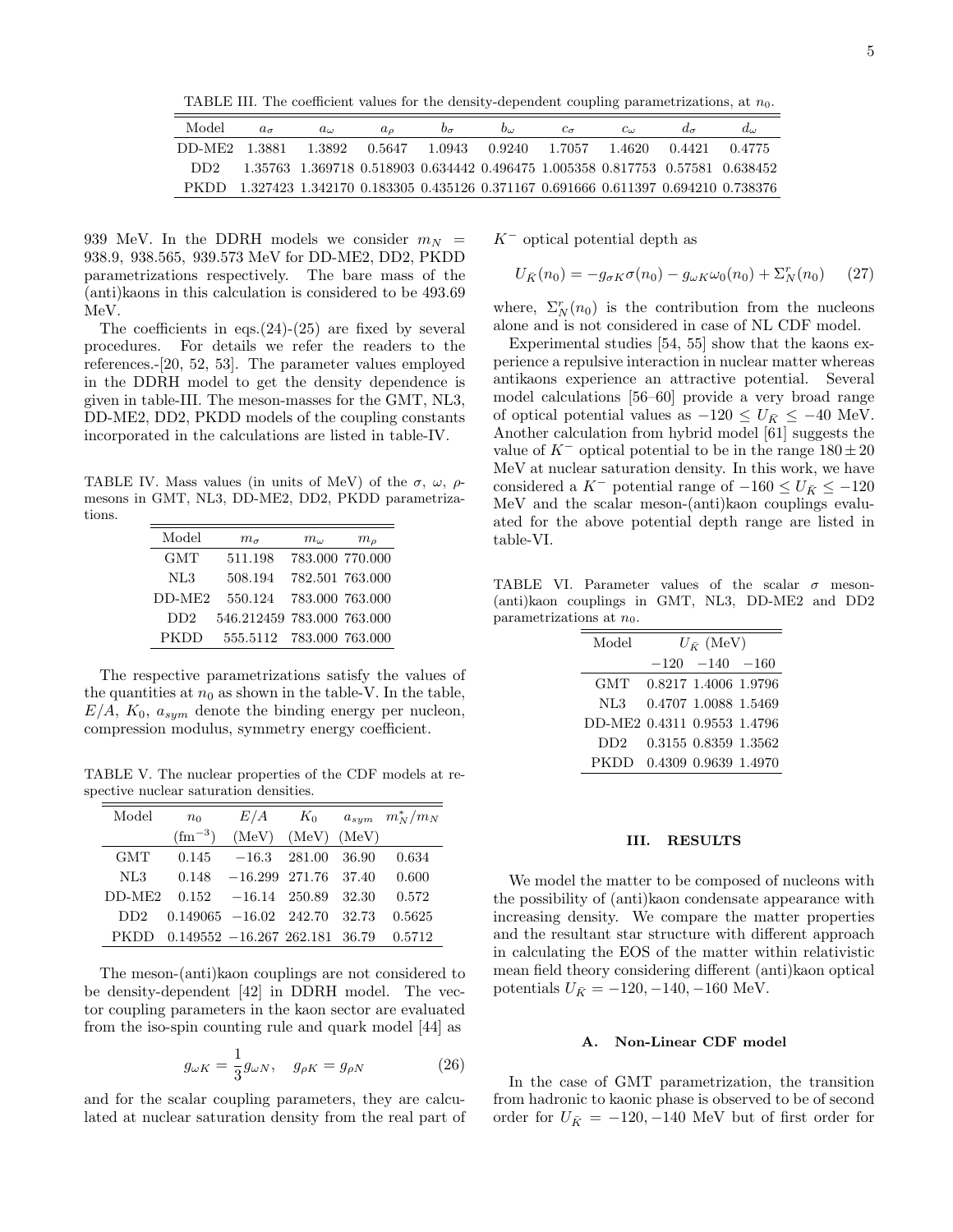

FIG. 1. The variation of matter pressure with energy density. Left panel: GMT parameterization, right panel: NL3 parameterization cases with several (anti)kaon potential depths  $(U_{\bar{K}})$ . The solid lines represent the composition of only nucleons  $(n, p)$ and leptons  $(e^-, \mu^-)$ . The other curves represent the composition with (anti)kaons in addition to nucleons and leptons. The dashed curve depicts  $U_{\bar{K}} = -120$  MeV, dash-dotted curve with  $U_{\bar{K}} = -140$  MeV and dotted curve with  $U_{\bar{K}} = -160$  MeV.

 $U_{\bar{K}} = -160$  MeV. While in case of NL3 parameterization, the phase transition is of second order for the whole range of  $K^-$  potential adopted here.

Fig.1 shows the matter pressure as a function of energy density for both the GMT and NL3 models. The appearance of (anti)kaons to a great extent softens the EOS. The two kinks in the EOSs marks the onset of  $K^$ and  $\bar{K}^0$  respectively. The two kinks are observed to be in higher densities for the NL3 model in comparison to the GMT case referring the delay of (anti)kaons into the matter for the former case. The appearance of (anti)kaon condensation is through first order transition only for K<sup>−</sup> with  $U_{\bar{K}} = -160$  MeV in GMT parametrization. In other cases it is second order phase transition.

Fig.2 shows the results of the mass-radius (M-R) relationship for static spherical stars from solution of the Tolman-Oppenheimer-Volkoff (TOV) equations [1] corresponding to the EOSs discussed here and shown in fig.1. For the crust, we have considered the EOS of Baym, Pethick and Sutherland [62]. Table-VII provides the set of maximum mass values, corresponding radius and central density for the nucleons and (anti)kaon EOSs with various values of  $U_{\bar{K}}$ . Inclusion of (anti)kaons leads to reduction of maximum mass of the compact stars.

The variation of particle fractions in the matter with total baryonic number density is shown in the fig.3 for  $U_{\bar{K}}(n_0) = -160$  MeV for both the parametrization sets. For GMT parametrization the mixed phase initiates with the onset of  $K^-$  at ~ 2.22  $n_0$ . In addition to the global conservation rule of baryon number  $(eq.(20))$  and charge neutrality  $(eq.(21))$ , pressure and chemical potential equilibrium conditions between two phases  $(eqs.(18),(19))$  determines the mixed phase region. Due to higher rest mass of (anti)kaons compared

TABLE VII. Parameter values of the maximum mass stars. Here, maximum mass,  $M_{max}$  (in units of  $M_{\odot}$ ), radius (in km), corresponding central density  $n_c$  (in units of  $n_0$ ) of nucleon compact stars for different values of  $K^-$  optical potential depths  $U_{\bar{K}}$  (in units of MeV) at  $n_0$  in GMT and NL3 parametrization models.

|        | GMT | $\rm NL3$                                                                                                                                                                                                                                                                                                                                                                                                                                              |  |  |  |
|--------|-----|--------------------------------------------------------------------------------------------------------------------------------------------------------------------------------------------------------------------------------------------------------------------------------------------------------------------------------------------------------------------------------------------------------------------------------------------------------|--|--|--|
|        |     |                                                                                                                                                                                                                                                                                                                                                                                                                                                        |  |  |  |
|        |     | $\begin{array}{cc} U_{\bar K} \end{array} \begin{vmatrix} \mathrm{M}_{max} & \mathrm{R} & n_c \ \mathrm{M}_{max} & \mathrm{M}_{max} & \mathrm{R} & n_c \ \mathrm{M} & \mathrm{M}_{\odot} \end{vmatrix} \begin{pmatrix} \mathrm{M}_{\odot} \end{pmatrix} \begin{pmatrix} \mathrm{M}_{\odot} \end{pmatrix} \begin{pmatrix} \mathrm{km} \end{pmatrix} \begin{pmatrix} \mathrm{km} \end{pmatrix} \begin{pmatrix} \mathrm{m}_{0} \end{pmatrix} \end{array}$ |  |  |  |
|        |     | 0   2.66 12.80 4.91   2.77 13.14 4.52                                                                                                                                                                                                                                                                                                                                                                                                                  |  |  |  |
|        |     | $-120$ 2.44 13.31 4.76 2.59 13.56 4.37                                                                                                                                                                                                                                                                                                                                                                                                                 |  |  |  |
| $-140$ |     | $2.27$ 13.36 4.75 2.47 13.59 4.47                                                                                                                                                                                                                                                                                                                                                                                                                      |  |  |  |
| $-160$ |     | $2.00$ 13.22 4.78   $2.28$ 13.48 4.53                                                                                                                                                                                                                                                                                                                                                                                                                  |  |  |  |

to the lepton species and being bosons, the former condense in the lowest energy state and so are preferred to maintain the global charge neutrality condition. This results in decrease in electron and muon populations as can be clearly visualized in fig.3. The mixed phase terminates at  $\sim 2.90 n_0$ . Further, with the appearance of  $\bar{K}^0$ at  $\sim$  3.49  $n_0$  and ceasing of electron population around  $4-4.5 n_0$  the proton and K<sup>-</sup> populations becomes equal following the charge neutrality condition.  $\bar{K}^0$  condensates through the second order phase transition. However, for NL3 parametrization the phase transition occurs via second order for both the (anti)kaons  $(K^-,\bar{K}^0)$  implying the absence of mixed phase regime. Even though we are fixing the  $U_{\bar{K}}$  identical to GMT model cases, the (anti)kaons appear at a slightly higher densities compared to the former case.

The threshold densities for the onset of  $K^-$ ,  $\bar{K}^0$  in the dense nuclear matter for different K<sup>−</sup> potentials are pro-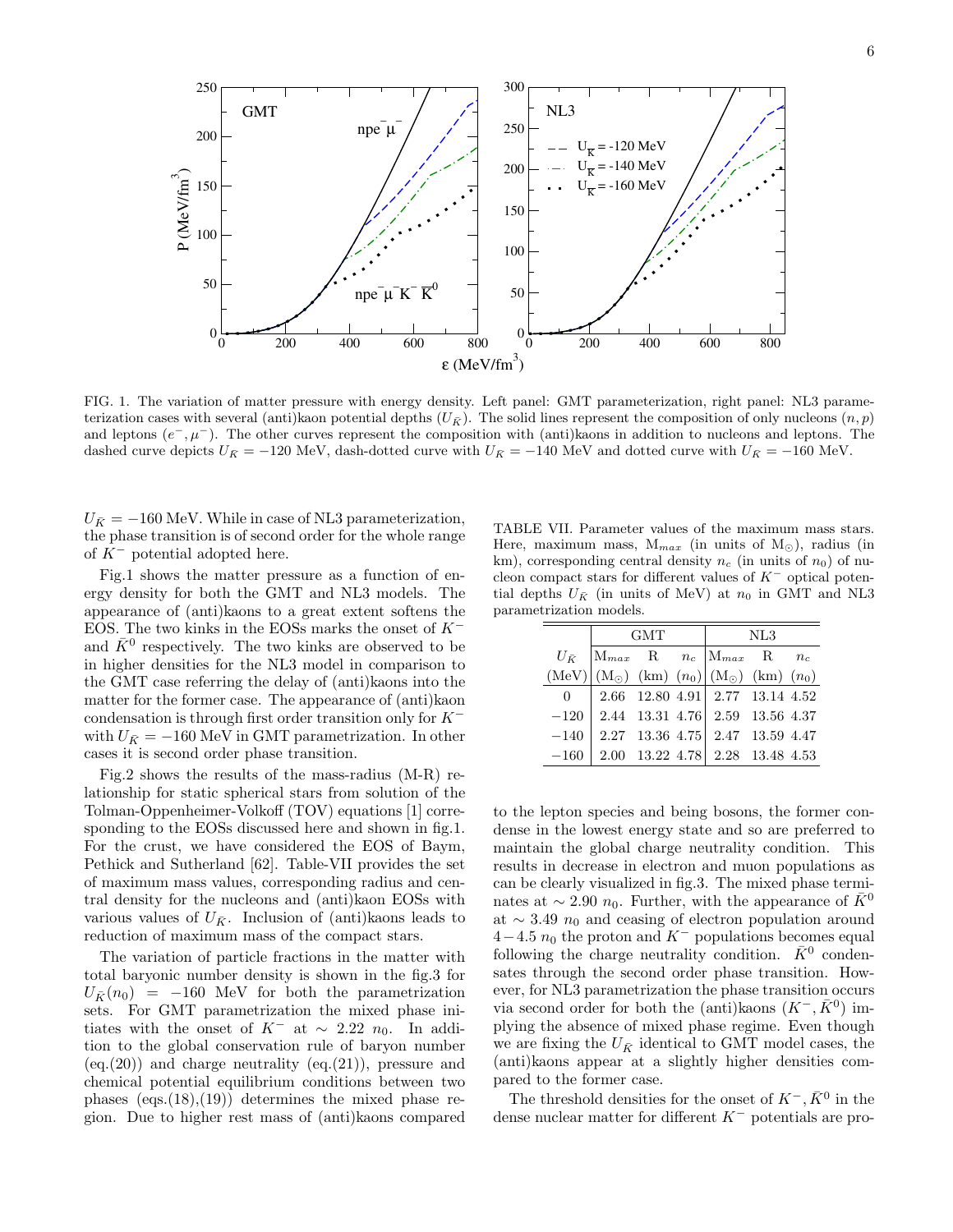

FIG. 2. The M-R relations corresponding to the EOSs shown in fig.1. Left panel: GMT, right panel: NL3 parameterization. The solid curve corresponds to the pure nucleonic star, while the dashed, dash-dotted, dotted curves correspond to stars with (anti)kaon condensation and optical potentials,  $U_{\bar{K}}$  = −120, −140, −160 MeV respectively. The mass constraints from the various astrophysical observations are represented by the region enclosed by dotted corresponding to the GW190814 observation [35], dashed-lines to the MSP J0740+6620 [34]. The mass-radius limits obtained for PSR J0030+0451 from the NICER experiment [36, 37] are represented by the squared dashed regions.

vided in Table-VIII. It can be observed that the threshold densities shifts towards lower densities with the increase in strength of  $U_{\bar{K}}$  at  $n_0$ .

TABLE VIII. Threshold densities,  $n_{cr}$  (in units of  $n_0$ ) for antikaon condensation in dense nuclear matter for different values of  $K^-$  optical potential depths  $U_{\bar{K}}$  (in units of MeV) at  $n_0$ .

|               | <b>GMT</b> |         | NL3     |                                                                     |  |  |
|---------------|------------|---------|---------|---------------------------------------------------------------------|--|--|
| $U_{\bar{K}}$ |            |         |         | $n_{cr}(K^-)$ $n_{cr}(\bar{K}^0)$ $n_{cr}(K^-)$ $n_{cr}(\bar{K}^0)$ |  |  |
| (MeV)         | $(n_0)$    | $(n_0)$ | $(n_0)$ | $(n_0)$                                                             |  |  |
| $-120$        | 2.87       | 4.45    | 2.77    | 4.35                                                                |  |  |
| $-140$        | 2.56       | 3.96    | 2.49    | 3.94                                                                |  |  |
| $-160\,$      | 2.22       | 3.49    | 2.24    | 3.53                                                                |  |  |

Fig.4 shows the extent of mixed phase region inside the neutron star modelled with GMT parametrization. It is evident that the mixed phase regime starts ( $\chi \sim 0$ ) from around matter density of  $\sim 2.22 n_0$  which corresponds to star radius 7.34 km, and terminates ( $\chi \sim 1$ ) at around matter density of 2.9  $n_0$  or corresponding stellar radius of,  $\sim 6.13$  km.

The interactions between (anti)kaons and nucleons al-



FIG. 3. Population densities  $n_i$  (in units of  $n_0$ ) of various species as a function of baryon number density. Left panel: GMT, right panel: NL3 model and  $K^-$  potential depth of  $-160$  MeV. Solid lines denote neutron  $(n)$ , long-dashed lines proton  $(p)$ , dash-dotted curves electron  $(e^-)$ , dotted lines muon  $(\mu^-)$ , short-dashed lines K<sup>-</sup> and dash-double dotted lines denote  $\bar{K}^0$  population.



FIG. 4. Baryon number density  $(n)$ , radial distance  $(r)$  inside the compact star as a function of volume fraction of the (anti)kaon condensate  $(\chi)$  for the GMT model case with  $U_{\bar{K}} = -160$  MeV. The solid curve denotes  $\chi(r)$ , while dashed curve represents  $\chi(n)$ .

ters the nucleon effective mass in the mixed phase regime where both the hadronic and kaonic phase co-exist. This effect in shown in fig.5. With a difference of  $\sim 100$  MeV, the effective nucleon masses are observed to increase in kaonic phase while it decreases in the pure hadronic phase as we move interior towards the pure kaonic phase regime.

The charge densities of each normal and kaon condensed phase in the mixed phase region for the GMT model with  $U_{\bar K}$  =  $-160$  MeV as a function of the kaon volume fraction is shown in fig.6. The central solid black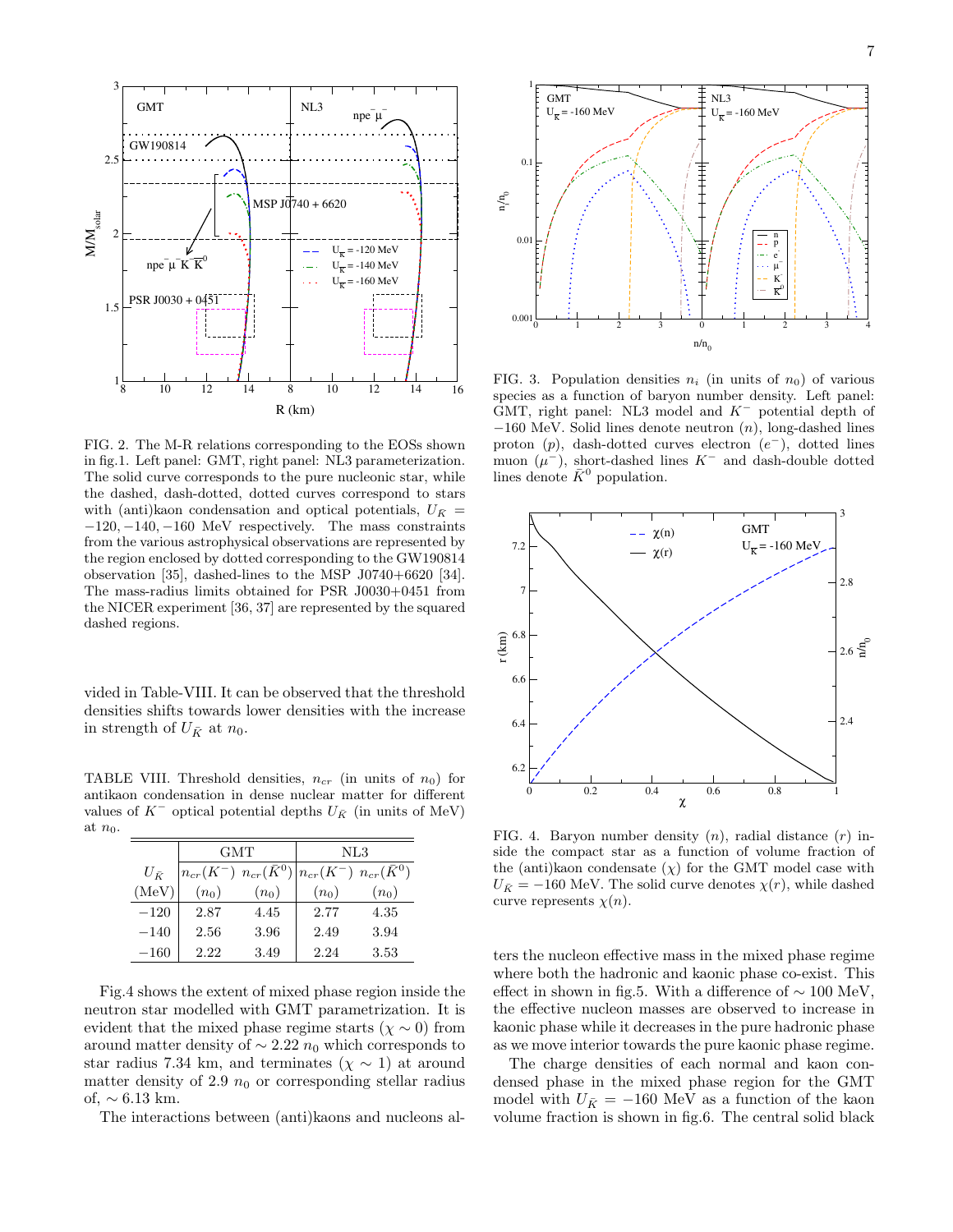

FIG. 5. Effective nucleon mass,  $m_N^*$  as a function of baryon number density for the GMT model case with  $U_{\bar{K}} = -160$ MeV. The solid curve denotes  $m_N^*(n)$  in hadronic phase, while dash-dotted curve represents  $m_N^*(n)$  in kaonic phase. Region with  $n < 2.2 n_0$  is the pure hadronic phase, between  $2.2 \leq n \leq 2.9$   $n_0$  is the mixed phase and  $n > 2.9$   $n_0$  is the pure (anti)kaonic phase.

line represents the global charge neutrality condition as provided in eq.(21).



FIG. 6. Charge densities in the pure hadronic phase and (anti)kaon condensed phase as a function of volume fraction of the latter for the GMT model case with  $U_{\bar{K}} = -160$  MeV.  $Q^h, Q^{\overline{K}}$  denote the charge in hadronic and kaonic phases respectively.

The (anti)kaon energies as a function of baryon number density with  $U_{\bar{K}} = -120, -140, -160$  MeV for the two parameter sets (GMT, NL3) are shown in fig.7. The inmedium energies for both the (anti)kaons decrease with density. The dashed curve representing  $\mu_e$  crossing over the  $\omega_{\bar{K}}$  curves marks the end of pure hadronic phase and initiation of pure kaonic phase.  $K^-$  condensations initiates once the value of  $\omega_{K^-}$  reaches that of the electron chemical potential and  $\tilde{K}^0$  condensation starts when the value of  $\omega_{\bar{K}^0}$  equates to zero. From fig.7, it is observed that the threshold condition,  $\omega_{K^-} = \mu_e$  is achieved way early than the  $\omega_{\bar{K}^0} = 0$  one, leading to earlier appearance of  $K^-$ .



FIG. 7. The effective energy of (anti)kaons as a function of baryon number density, left panels: GMT, right panels: NL3 parametrization. Upper panels: in-medium energies of  $\bar{K}^0$ , lower panels: in-medium energies of  $K^-$  with several  $U_{\bar{K}}$ . The dashed lines represent the respective electron chemical potentials for each model case. The solid curve exhibits the  $U_{\bar{K}}$  strengths of −120 MeV, dash-dotted lines exhibits −140 MeV case and dotted lines exhibits the −160 MeV case.

The difference in the energy densities of the hadronic and kaonic phases for GMT parameterization with  $U_{\bar{K}} =$ −160 MeV is shown in fig.8. The total energy density in the mixed phase region is evaluated from eq.(22) and grows monotonically with density.

### B. Density-Dependent CDF model

For DDRH model, the phase transition from hadronic to kaonic phase for all parametrizations and all (anti)kaon optical potential depths considered in the present work is through the second-order phase transition.

The matter pressure as a function of energy density (EOS) for DDRH model is shown in fig.9. It is observed that the stiffest EOS results in for the DD-ME2 parametrization. Incorporation of  $K$  softens the EOS and more pronounced effects are seen with deeper  $K^-$  optical potential depths. The two kinks in the EOS marks the onsets of  $K^-$  and  $\bar{K}^0$  respectively. While the first kink appears to be  $\sim 400 \text{ MeV}/\text{fm}^3$  for all the three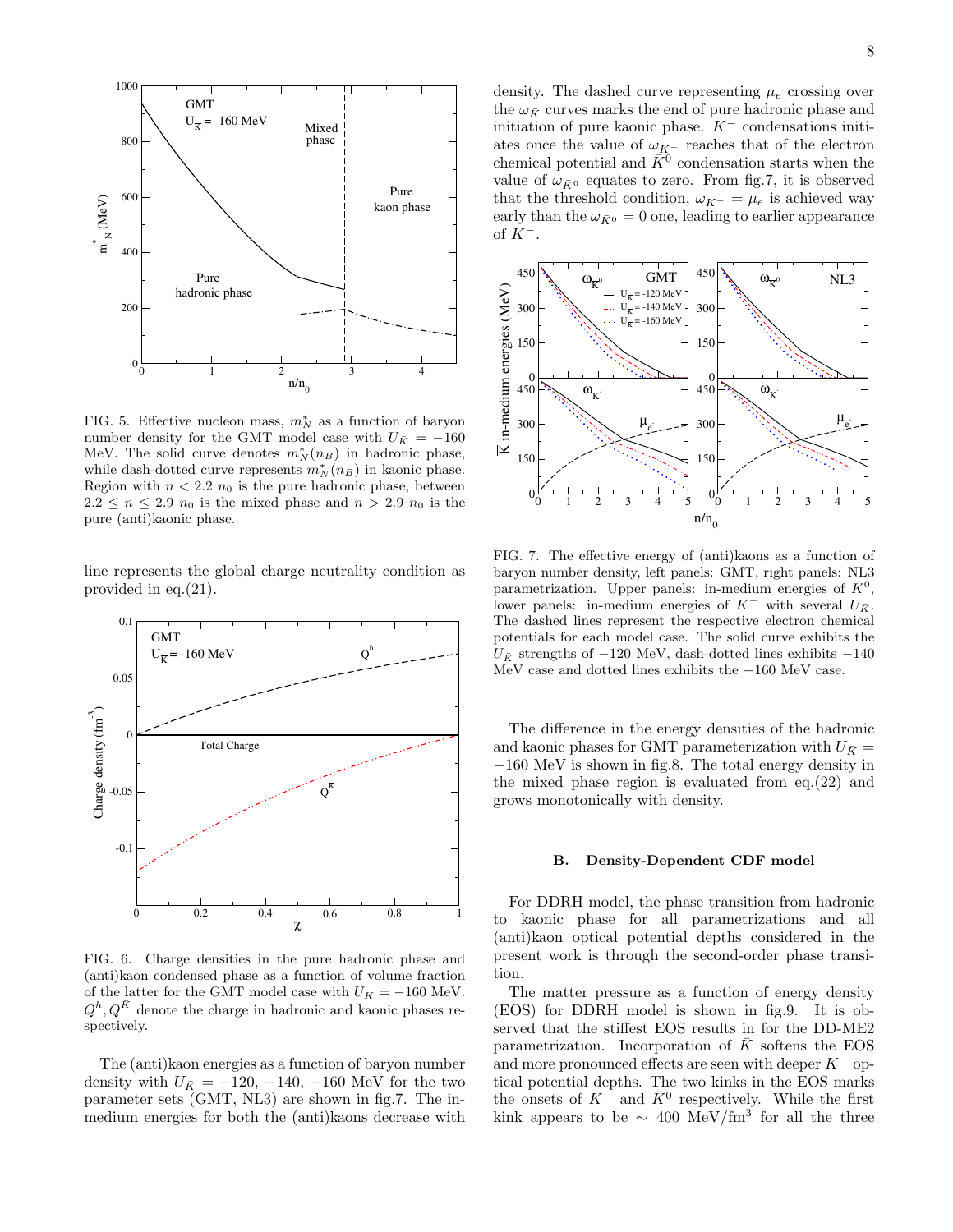TABLE IX. Threshold densities,  $n_{cr}$  (in units of  $n_0$ ) for antikaon condensation in dense nuclear matter for different values of K<sup>−</sup> optical potential depths  $U_{\bar{K}}$  (in units of MeV) at  $n_0$  with density-dependent DD-ME2, DD2, PKDD parametrizations.

|                                                                                                                                                                                          | $DD-ME2$ |      | DD2  |      | <b>PKDD</b> |      |  |
|------------------------------------------------------------------------------------------------------------------------------------------------------------------------------------------|----------|------|------|------|-------------|------|--|
| $U_{\bar{K}}(\text{MeV})\overline{n_{cr}^{K^-}(n_0)}\ n_{cr}^{\bar{K}^0}(n_0)\overline{n_{cr}^{K^-}(n_0)}\ n_{cr}^{\bar{K}^0}(n_0)\overline{n_{cr}^{K^-}(n_0)}\ n_{cr}^{\bar{K}^0}(n_0)$ |          |      |      |      |             |      |  |
| $-120$                                                                                                                                                                                   | 3.00     | 4.89 | 3.08 | 5.11 | 3.16        | 4.75 |  |
| $-140$                                                                                                                                                                                   | 2.72     | 4.42 | 2.79 | 4.62 | 2.82        | 4.29 |  |
| $-160$                                                                                                                                                                                   | 2.47     | 3.96 | 2.53 | 4.14 | 2.53        | 3.84 |  |



FIG. 8. Energy density as a function of baryon number density for the GMT model with  $U_{\bar{K}}$  = −160 MeV for the 3 phases. The solid curve denotes the total energy density variation, while dash-dotted curves represent  $\varepsilon^h$  and dash-double dotted curve represent  $\varepsilon^{\bar{K}}$ . The three regions demarcation are similar as fig.5.

parametrizations, the onset of  $\bar{K}^0$  denoted by the second kink is delayed the most in DD2 parametrization case.

Table-IX provides the threshold densities of (anti)kaon condensation in different potential depths of (anti)kaons. It can be observed from table-IX that the appearance of K<sup>−</sup>-mesons is foremost in case of DD-ME2 model irrespective of the optical potential. On the other hand, the appearance of  $\bar{K}^0$  is the earliest in PKDD model among others. With the increasing potential depth of (anti)kaons in symmetric nuclear matter, the onset of (anti)kaons happens earlier.

Fig.10 presents the results of mass-radius (M-R) relationship for static spherically symmetric stars by solving the TOV equations corresponding to the EOSs in fig.9. The crust EOS is the same as considered in the NL CDF model. Table-X provides the set of maximum mass, and corresponding radius and central density with different values of  $U_{\bar{K}}$ . For the stars with only nucleons and leptons, the maximum masses are 2.48, 2.42, 2.33  $M_{\odot}$  with DD-ME2, DD2 and PKDD parametrization respectively. The maximum mass of the compact stars decreases substantially with the inclusion of (anti)kaons. It is observed that configurations with DD-ME2 satisfy the observed maximum mas neutron star constraint of  $\sim 2 \text{ M}_\odot$  uptil  $U_{\bar{K}}$  = −160 MeV. For the other two model cases, DD2 satisfy the constraint uptil  $U_{\bar{K}} = -140$  MeV, while PKDD providing a further softer EOS satisfy the constraint only upto  $U_{\bar K}=-120$  MeV.

Fig.11 represents the (anti)kaon energies as a function of baryon number density with  $U_{\bar{K}}$  = −120 MeV for the density-dependent coupling models. The onset of  $K^-$  and  $\bar{K}^0$  occurs with  $\omega_{K^-}$  crossing over  $\mu_{e^-}$  and  $\omega_{\bar{K}^0}$  being equal to zero respectively. Similar behavior is observed in case of DD-ME2 and DD2 parametrization models, while for PKDD model, the  $K^-$  in-medium energy is higher compared to the other two cases and  $K^0$ in-medium energy is observed to be lower.

The population densities of different species,  $n_i$  (in units of  $n_0$ ) in the neutron star interior as a function of baryon number density for the density-dependent models are provided in fig.12. (Anti)kaons, being bosons are not constrained by Pauli blocking, resulting in lepton fraction suppression at high density regions. The population behavior in two cases of DD-ME2 and DD2 are observed to be similar with slight difference in the threshold density of  $\overline{K}$ -meson appearance. The proton population (subsequently electron and muon) is higher at lower densities for PKDD model case compared to DD-ME2, DD2 models due to higher symmetry energy. For PKDD model, in addition to the early onset of  $\bar{K}^0$  particles, the eradication of lepton species is quite delayed compared to the former parametrizations. This results in further softening of EOS.

The inclusion of hyperons as well as  $\Delta$ -resonances alongwith (anti)-kaons in neutron star matter in case of DD-ME2 coupling parametrization model is shown in fig.13. In this case, the meson-baryon as well as the meson-(anti-kaon) interactions are considered to be mediated by  $\sigma, \omega, \rho, \sigma^*, \phi$ -mesons. The coupling parameters for the meson-hyperon and meson- $\Delta$  baryon interactions are adapted from reference-[63]. The EOS with matter composition as nucleons, hyperons, ∆-resonances, (anti) kaons (NY∆K) is observed to be stiffer than the one without  $\Delta$ -baryons (NYK). This happens because of the early appearance of  $\Delta$ -resonance particles which pushes the advent of hyperons to higher densities. The phase transition of (anti)-kaons is observed to be second-order form in this matter composition indicating the absence of mixed phase. Detailed discussions on this matter com-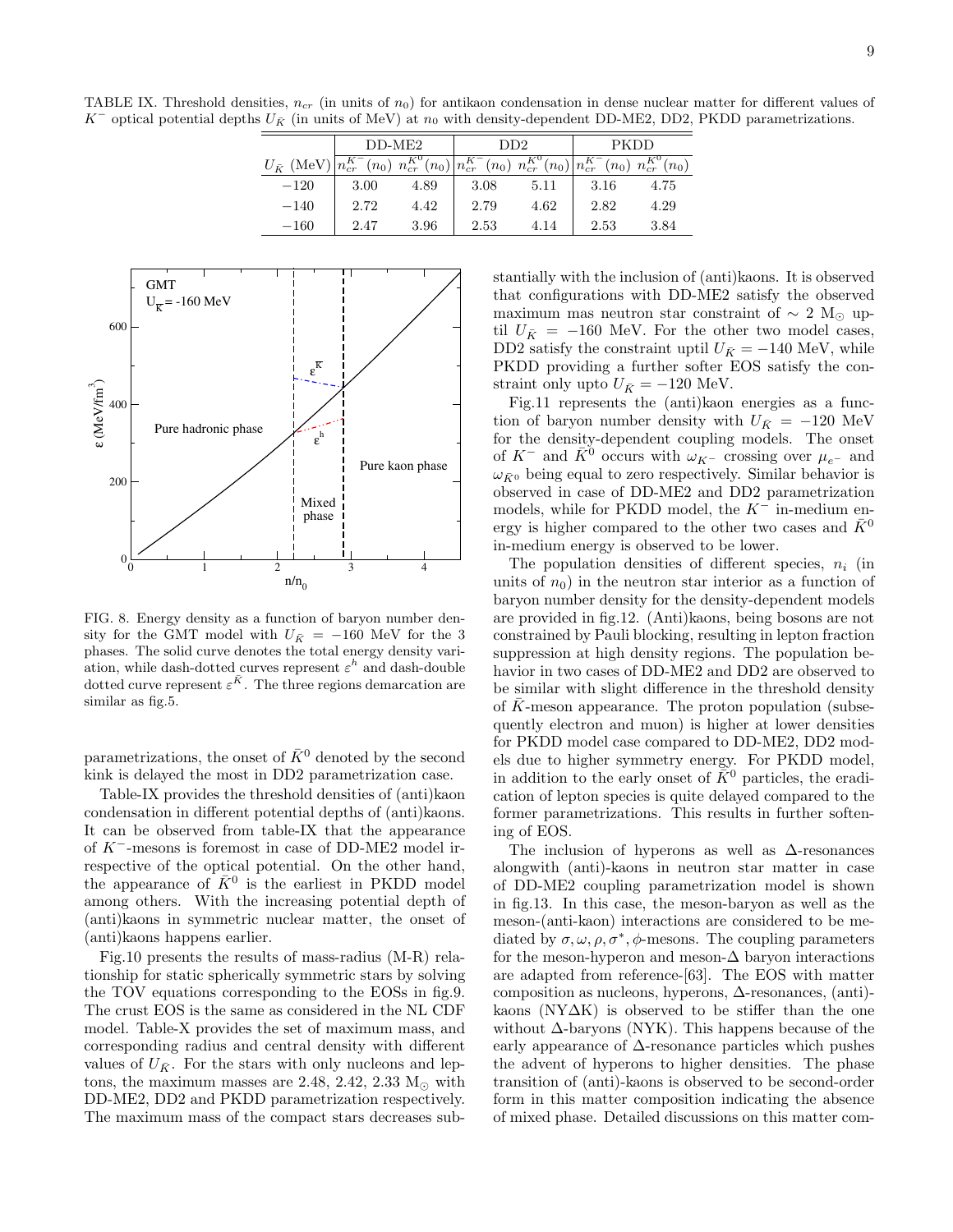

FIG. 9. The equation of states, Left panel: DD-ME2, center panel: DD2, right panel: PKDD parametrization case with several (anti)kaon potential depths  $(U_{\bar{K}})$ . The solid lines represent the composition of only nucleons  $(n, p)$  and leptons  $(e^-, \mu^-)$ . The dashed curves depict  $U_{\bar{K}} = -120$  MeV, dash-dotted curves with  $U_{\bar{K}} = -140$  MeV and dotted curves with  $U_{\bar{K}} = -160$  MeV represent the composition with (anti)kaons.



FIG. 10. The M-R relations corresponding to the EOSs in fig.9. Left panel: DD-ME2, center panel: DD2, right panel: PKDD parametrization. The mass-radius constraints are similar as in fig.2. The solid curve denotes the case with only nucleons and leptons, while the dashed curves correspond to  $U_{\bar{K}} = -120$  MeV, dash-dotted curves represents  $U_{\bar{K}} = -140$  MeV and dotted curves denote  $U_{\bar K}=-160$  MeV case.

position will be provided in future works.

# IV. CONCLUSIONS AND OUTLOOK

We investigate the appearance of the (anti)kaon condensation in β-equilibrated charge neutral nucleonic matter within the framework of mean field theory with density-independent (NL CDF model) as well as dependent (DDRH model) coupling constants. Observations

constrain the maximum mass of neutron star family to be above 2 M<sub>☉</sub>. Stars with mass near and above 2 M<sub>☉</sub> must contain central density above 4  $n_0$ . At such high density the phase transition to boson condensate within the nuclear matter is highly probable. However, the appearance of (anti)kaon condensation softens the equation of state lowering the maximum mass of the neutron star family. We discuss here certain parametrizations of EOS within RMF model which are stiff enough to provide maximum mass above 2  $M_{\odot}$  with appearance of (anti)kaon con-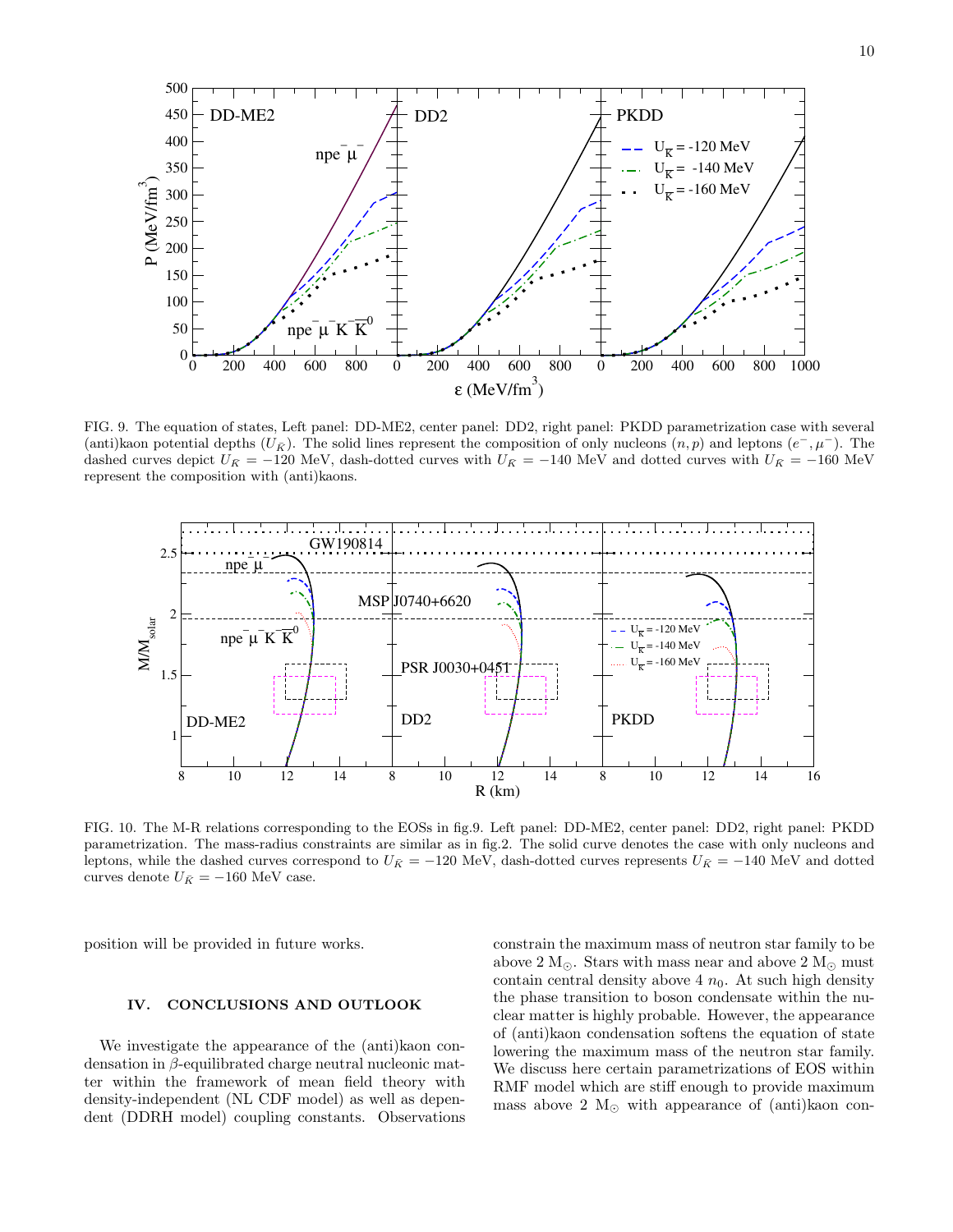TABLE X. Maximum mass,  $M_{max}$  (in units of  $M_{\odot}$ ), radius (in km), corresponding central density (in units of  $n_0$ ) of nucleon compact stars for different values of K<sup>−</sup> optical potential depths  $U_{\bar{K}}$  (in units of MeV) at  $n_0$  in DD-ME2, DD2, PKDD parametrization models.

|                                                                                                                                                                                                                             |        | $DD-ME2$ |       |      | DD2  |       |      | PKDD |       |      |
|-----------------------------------------------------------------------------------------------------------------------------------------------------------------------------------------------------------------------------|--------|----------|-------|------|------|-------|------|------|-------|------|
| Configuration $ U_{\tilde{K}}(\text{MeV}) M_{max}(\text{M}_{\odot})$ R (km) $n_c$ (n <sub>0</sub> ) $ M_{max}(\text{M}_{\odot})$ R (km) $n_c$ (n <sub>0</sub> ) $ M_{max}(\text{M}_{\odot})$ R (km) $n_c$ (n <sub>0</sub> ) |        |          |       |      |      |       |      |      |       |      |
| $npe\mu$                                                                                                                                                                                                                    |        | 2.48     | 11.96 | 5.36 | 2.42 | 11.77 | 5.69 | 2.33 | 11.63 | 5.94 |
|                                                                                                                                                                                                                             | $-120$ | 2.29     | 12.28 | 5.37 | 2.21 | 12.14 | 5.68 | 2.10 | 12.31 | 5.54 |
| $npe\mu K$                                                                                                                                                                                                                  | $-140$ | 2.18     | 12.37 | 5.33 | 2.09 | 12.23 | 5.62 | 1.95 | 12.44 | 5.36 |
|                                                                                                                                                                                                                             | $-160$ | 2.01     | 12.43 | 5.22 | 1.92 | 12.29 | 5.47 | 1.73 | 12.56 | 5.05 |



FIG. 11. The effective energy of (anti)kaons as a function of baryon number density with  $U_{\bar{K}} = -120$  MeV. Upper panel: for  $\overline{K}^0$  and lower panel: for  $K^-$  with solid lines denoting DD-ME2, dash-dotted curves representing DD2 and dotted lines representing PKDD parametrization.

densation at the inner core of the star. We obtain the result that with NL model, GMT and NL3 parametrizations provide the required stiff EOS to have maximum mass 2  $M_{\odot}$  with all the kaon optical potential depth  $U_{\bar{K}} = -120, -140, -160$  MeV. The observational constraint from GW190814 is uncertain as the star has not been identified as NS unambiguously [35, 64, 65]. The (anti)kaon condensed star with  $U_{\bar{K}}$  = −120 MeV and NL3 coupling model persuades this gravitational wave observation mass constraint. For DDRH model, the DD-ME2 parametrization gives the observationally possible M-R relation for all the considered values of  $U_{\bar{K}}$ . In most of the cases, the transition to condensed phase is through second order phase transition. First order phase transition occur only with  $U_K = -160$  MeV for NL model with GMT parametrization. In this case the star possesses a mixed phase region containing both hadronic and con-



FIG. 12. Same as fig.3. Upper panel: DD-ME2, center panel: DD2, lower panel: PKDD parametrization model and K<sup>−</sup> potential depth of −120 MeV. Solid curves denote neutron  $(n)$ , long-dashed curves proton  $(p)$ , dash-dotted lines electron  $(e^-)$ , dotted lines muon  $(\mu^-)$ , short-dashed curves  $K^-$ , dashdouble dotted lines denote  $\tilde{K}^0$  population.

dense phase simultaneously. To explain the mixed phase regime, Gibbs rules alongside global baryon number conservation and charge neutrality are exploited. The mixed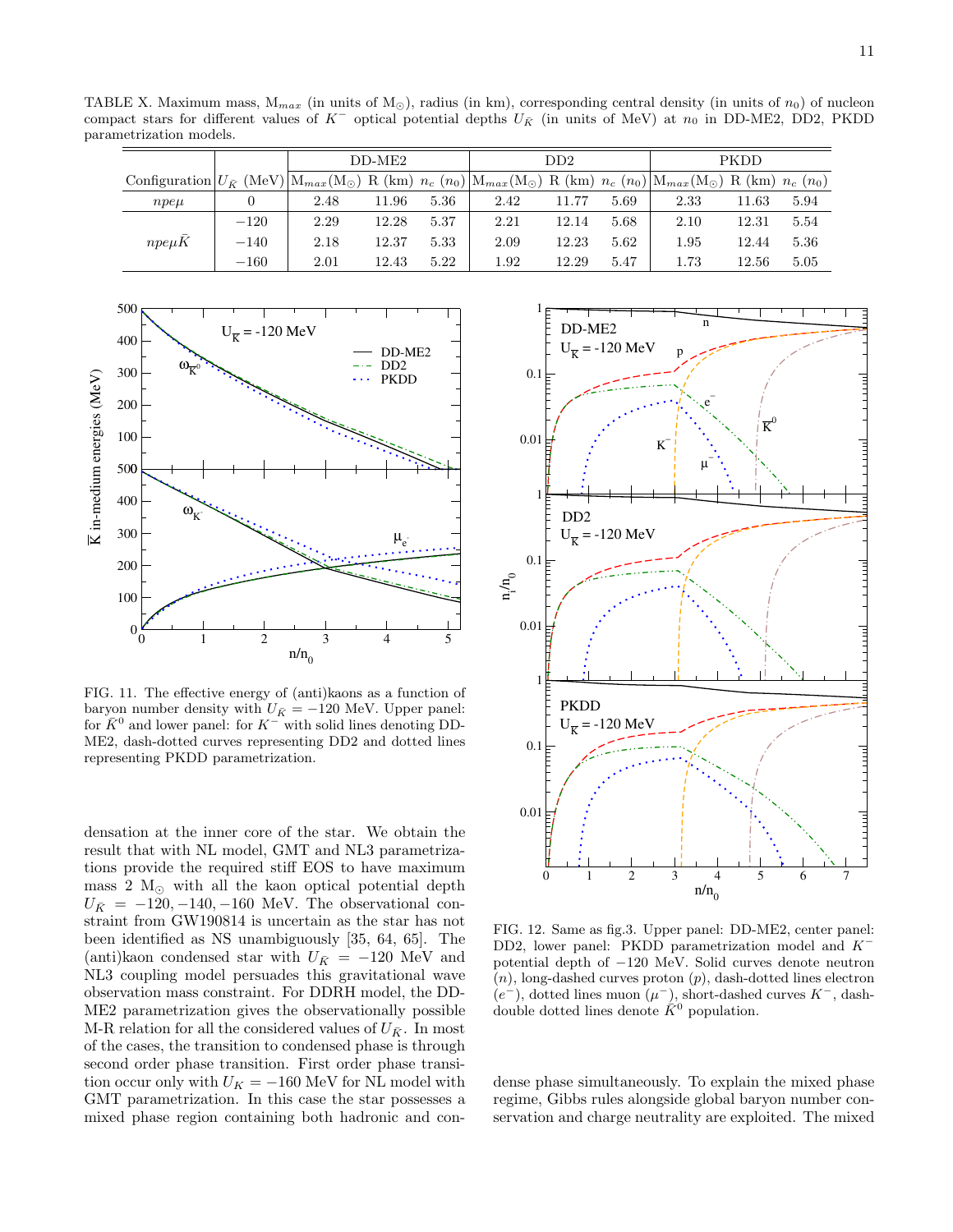

FIG. 13. Left panel: Equation of states, right panel: M-R relations of the neutron star matter with composition as, Nucleons, Hyperons, (anti)-kaons (NYK) and Nucleons, Hyperons, ∆-resonances, (anti)-kaons (NY∆K) represented by solid and dashed lines respectively within DD-ME2 model. The mass-radius constraints are similar as in fig.2. The (anti)-kaon optical potential is considered to be −140 MeV.

phase region ranges for a length of ∼ 1.21 km from stellar radius of 6.13 to 7.34 km. The outer core region upto 7.34 km is the pure hadronic phase while the region in the inner core from 6.13 km to center of the star is the pure (anti)kaon condensed phase. Moreover, the  $\overline{K}^0$  condensation is a second-order phase transition. The compact star with the mixed phase regime satisfies the bounds set on mass-radius by the various recent astrophysical observations. The EOS (mixed phase) evaluated with GMT model incorporating the  $\bar{K}$  condensation which satisfies 2  $M_{\odot}$  criteria can be employed to study the glitch phenomena in pulsars.

In case of density-dependent parametrization models (DD-ME2, DD2, PKDD), the (anti)kaon condensation is through second-order phase transition. Among these parametrizations, DD-ME2 produces the stiffest equation of state for both the cases with only nucleons as well as nucleons and (anti)kaons. All parameter sets explain the 2  $M_{\odot}$  neutron star without the inclusion of (anti)kaons. Higher optical potential leads to early appearance of  $K^$ in the star interior. In case of DD2 model, the configuration with  $U_{\bar{K}} = -160$  MeV doesn't satisfy the ~ 2 M<sub>☉</sub> maximum mass star. For the PKDD model producing the softest EOS among the considered coupling models, the astrophysical maximum mass constraint is not satisfied with  $U_{\bar{K}} \geq -140$  MeV. Within the framework model

considered in this work, the upper limit for  $U_{\bar{K}}$  in case of DD-ME2 model is −160 MeV. The likelihood of hyperon and ∆-baryons in the neutron star matter alongside (anti)-kaons are also studied with DD-ME2 model and  $U_{\bar{K}} = -140$  MeV. The (anti)-kaons tend to appear at the higher density for the matter with ∆-baryons in comparison to the one without ∆-resonances in the neutron star matter. The mass-radius constraints are observed to be satisfied by this matter composition as well. Further analysis on the effects due to the presence of hyperons as well as  $\Delta$ -baryons with the appearance of (anti)-kaonic condensation in neutron star matter is beyond the scope of this work.

# ACKNOWLEDGMENTS

The authors thank the anonymous referee for the constructive comments which have contributed to ameliorate the quality of the manuscript significantly. The authors acknowledge the funding support from Science and Engineering Research Board, Department of Science and Technology, Government of India through Project No. EMR/2016/006577 and Ministry of Education, Government of India. The authors are also thankful to Sarmistha Banik and Debades Bandyopadhyay for fruitful discussions.

[1] N. K. Glendenning, Compact Stars, (Springer-Verlag, New York, 2007), 2nd ed. (1996).

Progress in Particle and Nuclear Physics 59, 94 (2007), arXiv:astro-ph/0612054 [astro-ph].

- [2] F. Weber, R. Negreiros, P. Rosenfield, and M. Stejner,
- [3] D. Vautherin and D. M. Brink, Phys. Rev. C 5, 626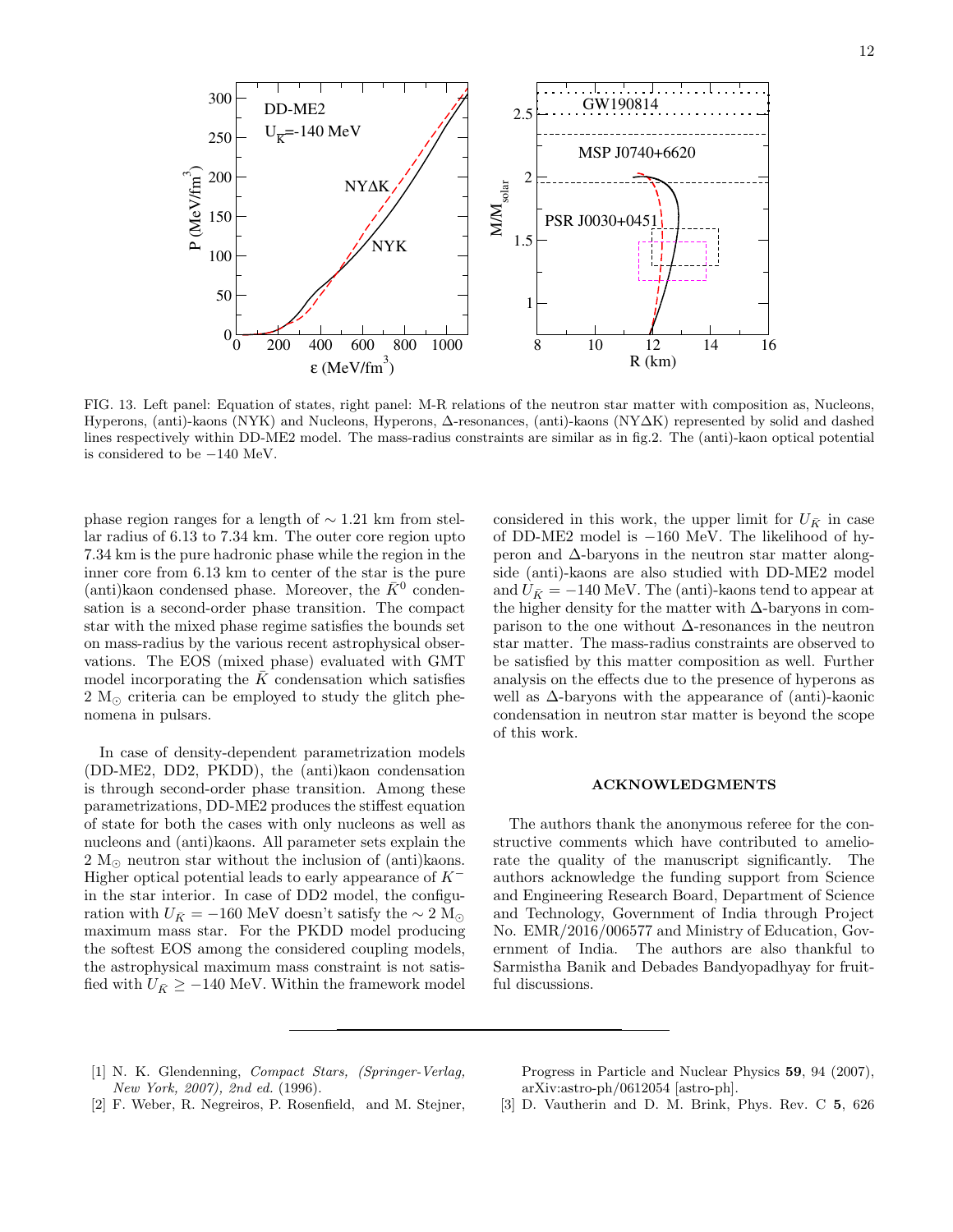(1972).

- [4] H. Shen, H. Toki, K. Oyamatsu, and K. Sumiyoshi, Nuc. Phys. A 637, 435 (1998), arXiv:nucl-th/9805035 [nuclth].
- [5] F. Douchin and P. Haensel, Astronomy & Astrophysics 380, 151 (2001), arXiv:astro-ph/0111092 [astro-ph].
- [6] B. Y. Sun, W. H. Long, J. Meng, and U. Lombardo, Phys. Rev. C 78, 065805 (2008), arXiv:0910.4236 [nuclth].
- [7] S. S. Bao and H. Shen, Phys. Rev. C 89, 045807 (2014), arXiv:1405.3837 [nucl-th].
- [8] A. Akmal, V. R. Pandharipande, and D. G. Ravenhall, Phys. Rev. C 58, 1804 (1998), arXiv:nucl-th/9804027 [nucl-th].
- [9] Z. H. Li, U. Lombardo, H. J. Schulze, W. Zuo, L. W. Chen, and H. R. Ma, Phys. Rev. C 74, 047304 (2006).
- [10] J. Carlson, S. Gandolfi, F. Pederiva, S. C. Pieper, R. Schiavilla, K. E. Schmidt, and R. B. Wiringa, Reviews of Modern Physics 87, 1067 (2015), arXiv:1412.3081 [nuclth].
- [11] J. Hu, Y. Zhang, E. Epelbaum, U.-G. Meißner, and J. Meng, Phys. Rev. C 96, 034307 (2017), arXiv:1612.05433 [nucl-th].
- [12] D. Logoteta, Phys. Rev. C **100**, 045803 (2019).
- [13] J. D. Walecka, Annals of Physics 83, 491 (1974).
- [14] J.D. Walecka, "The relativistic nuclear many-body problem," in New Vistas in Nuclear Dynamics, edited by P. J. Brussaard and J. H. Koch (Springer US, Boston, MA, 1986) pp. 229–271.
- [15] J. Schaffner and I. N. Mishustin, Phys. Rev. C 53, 1416 (1996), arXiv:nucl-th/9506011 [nucl-th].
- [16] A. R. Bodmer, Nuc. Phys. A **526**, 703 (1991).
- [17] S. Gmuca, Zeitschrift fur Physik A Hadrons and Nuclei 342, 387 (1992).
- [18] R. J. Furnstahl, B. D. Serot, and H.-B. Tang, Nuc. Phys. A 598, 539 (1996), arXiv:nucl-th/9511028 [nucl-th].
- [19] S. Typel, Phys. Rev. C 71, 064301 (2005), arXiv:nuclth/0501056 [nucl-th].
- [20] S. Typel, G. Röpke, T. Klähn, D. Blaschke, and H. H. Wolter, Phys. Rev. C 81, 015803 (2010), arXiv:0908.2344 [nucl-th].
- [21] N. K. Glendenning, Astrophys. J. 293, 470 (1985).
- [22] D. B. Kaplan and A. E. Nelson, Nuc. Phys. A 479, 273 (1988).
- [23] A. E. Nelson and D. B. Kaplan, Physics Letters B 192, 193 (1987).
- [24] C.-H. Lee, G. E. Brown, D.-P. Min, and M. Rho, Nuc. Phys. A 585, 401 (1995), arXiv:hep-ph/9406311 [hepph].
- [25] G. E. Brown, C.-H. Lee, M. Rho, and V. Thorsson, Nuc. Phys. A 567, 937 (1994), arXiv:hep-ph/9304204 [hepph].
- [26] C.-H. Lee, H. Jung, D.-P. Min, and M. Rho, Physics Letters B 326, 14 (1994), arXiv:hep-ph/9401245 [hepph].
- [27] R. Knorren, M. Prakash, and P. J. Ellis, Phys. Rev. C 52, 3470 (1995), arXiv:nucl-th/9506016 [nucl-th].
- [28] H. Heiselberg and M. Hjorth-Jensen, Phys. Rep. 328, 237 (2000), arXiv:nucl-th/9902033 [nucl-th].
- [29] S. Kubis and M. Kutschera, Nuc. Phys. A 720, 189 (2003), arXiv:astro-ph/0207490 [astro-ph].
- [30] R. A. Hulse and J. H. Taylor, Astro. Phys. J. Lett. 195, L51 (1975).
- [31] P. B. Demorest, T. Pennucci, S. M. Ransom, M. S. E.

Roberts, and J. W. T. Hessels, Nature (London) 467, 1081 (2010), arXiv:1010.5788 [astro-ph.HE].

- [32] F. Özel, D. Psaltis, S. Ransom, P. Demorest, and M. Alford, Astro. Phys. J. Lett. 724, L199 (2010), arXiv:1010.5790 [astro-ph.HE].
- [33] J. Antoniadis, P. C. C. Freire, N. Wex, T. M. Tauris, R. S. Lynch, M. H. van Kerkwijk, M. Kramer, C. Bassa, V. S. Dhillon, T. Driebe, J. W. T. Hessels, V. M. Kaspi, V. I. Kondratiev, N. Langer, T. R. Marsh, M. A. McLaughlin, T. T. Pennucci, S. M. Ransom, I. H. Stairs, J. van Leeuwen, J. P. W. Verbiest, and D. G. Whelan, Science 340, 448 (2013), arXiv:1304.6875 [astro-ph.HE].
- [34] H. T. Cromartie, E. Fonseca, S. M. Ransom, P. B. Demorest, Z. Arzoumanian, H. Blumer, P. R. Brook, M. E. DeCesar, T. Dolch, J. A. Ellis, R. D. Ferdman, E. C. Ferrara, N. Garver-Daniels, P. A. Gentile, M. L. Jones, M. T. Lam, D. R. Lorimer, R. S. Lynch, M. A. McLaughlin, C. Ng, D. J. Nice, T. T. Pennucci, R. Spiewak, I. H. Stairs, K. Stovall, J. K. Swiggum, and W. W. Zhu, Nature Astronomy 4, 72 (2020), arXiv:1904.06759 [astroph.HE].
- [35] R. Abbott, T. D. Abbott, S. Abraham, F. Acernese, K. Ackley, C. Adams, R. X. Adhikari, V. B. Adya, C. Affeldt, M. Agathos, and et al., Astro. Phys. J. Lett. 896, L44 (2020), arXiv:2006.12611 [astro-ph.HE].
- [36] M. C. Miller, F. K. Lamb, A. J. Dittmann, S. Bogdanov, Z. Arzoumanian, K. C. Gendreau, S. Guillot, A. K. Harding, W. C. G. Ho, J. M. Lattimer, R. M. Ludlam, S. Mahmoodifar, S. M. Morsink, P. S. Ray, T. E. Strohmayer, K. S. Wood, T. Enoto, R. Foster, T. Okajima, G. Prigozhin, and Y. Soong, Astro. Phys. J. Lett. 887, L24 (2019), arXiv:1912.05705 [astro-ph.HE].
- [37] T. E. Riley, A. L. Watts, S. Bogdanov, P. S. Ray, R. M. Ludlam, S. Guillot, Z. Arzoumanian, C. L. Baker, A. V. Bilous, D. Chakrabarty, K. C. Gendreau, A. K. Harding, W. C. G. Ho, J. M. Lattimer, S. M. Morsink, and T. E. Strohmayer, Astro. Phys. J. Lett. 887, L21 (2019), arXiv:1912.05702 [astro-ph.HE].
- [38] N. K. Glendenning and S. A. Moszkowski, Phys. Rev. Lett. 67, 2414 (1991).
- [39] Y. Sugahara and H. Toki, Nuc. Phys. A 579, 557 (1994).
- [40] S. Banik and D. Bandyopadhyay, Phys. Rev. C 63, 035802 (2001), arXiv:astro-ph/0009113 [astro-ph].
- [41] S. Pal, D. Bandyopadhyay, and W. Greiner, Nuc. Phys. A 674, 553 (2000), arXiv:astro-ph/0001039 [astro-ph].
- [42] P. Char and S. Banik, Phys. Rev. C **90**, 015801 (2014), arXiv:1406.4961 [astro-ph.HE].
- [43] N. K. Glendenning and J. Schaffner-Bielich, Phys. Rev. C 60, 025803 (1999), arXiv:astro-ph/9810290 [astro-ph].
- [44] S. Banik and D. Bandyopadhyay, Phys. Rev. C 64, 055805 (2001), arXiv:astro-ph/0106406 [astro-ph].
- [45] J. Boguta and A. R. Bodmer, Nuc. Phys. A 292, 413 (1977).
- [46] F. Hofmann, C. M. Keil, and H. Lenske, Phys. Rev. C 64, 034314 (2001), arXiv:nucl-th/0007050 [nucl-th].
- [47] F. Hofmann, C. M. Keil, and H. Lenske, Phys. Rev. C 64, 025804 (2001), arXiv:nucl-th/0008038 [nucl-th].
- [48] M. Prakash, I. Bombaci, M. Prakash, P. J. Ellis, J. M. Lattimer, and R. Knorren, Phys. Rep. 280, 1 (1997), arXiv:nucl-th/9603042 [nucl-th].
- [49] N. K. Glendenning and J. Schaffner-Bielich, Phys. Rev. Lett. 81, 4564 (1998), arXiv:astro-ph/9810284 [astro-ph].
- [50] N. K. Glendenning, Phys. Rev. D 46, 1274 (1992).